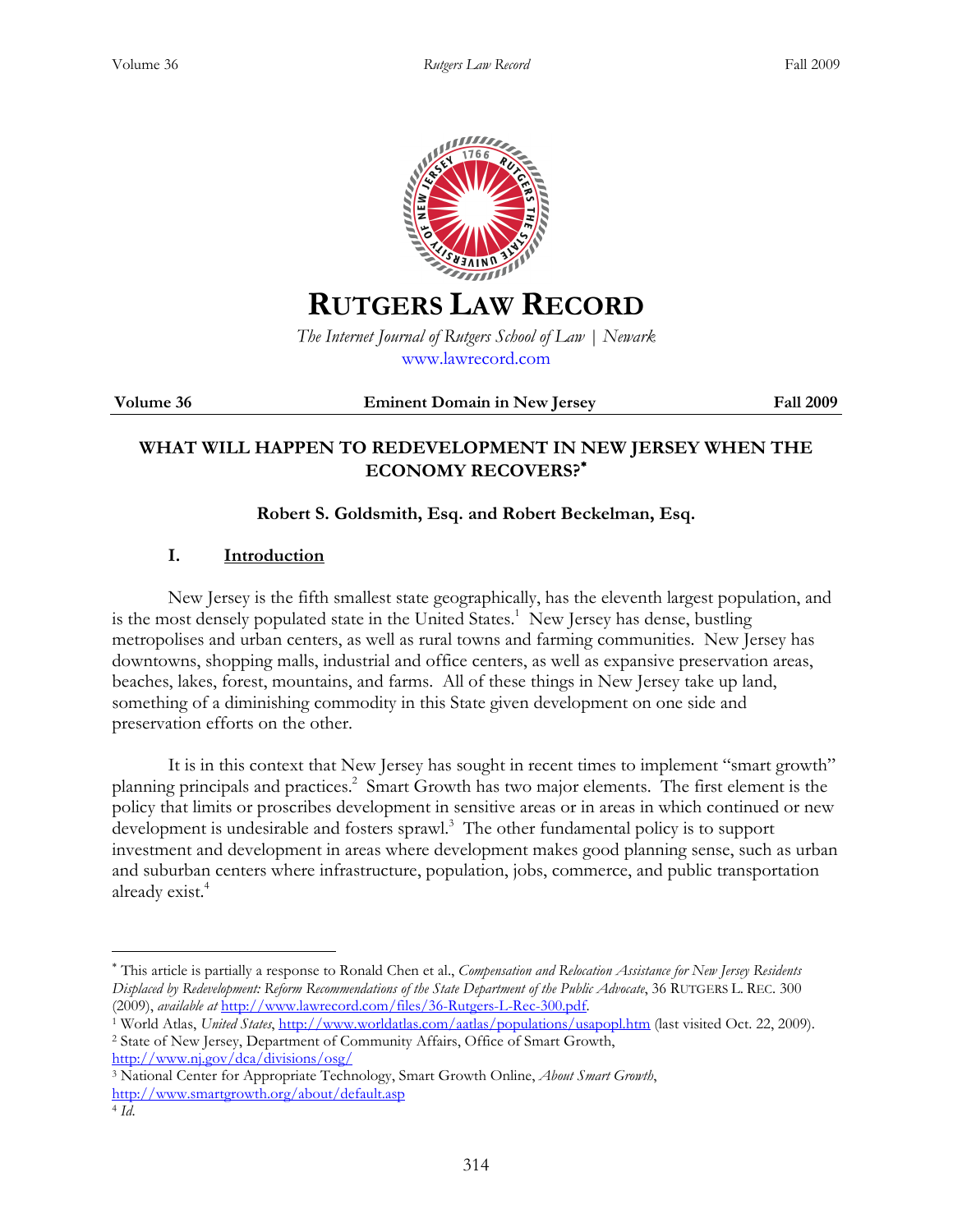This article assumes that smart growth is a good thing and discusses the necessity of redevelopment in the implementation of smart growth and sound planning for New Jersey's future growth, prosperity and well-being. The article also discusses the validity and necessity of eminent domain as a tool for assembly of property for redevelopment, and the impact and potential future impact of recent efforts to curtail the use of eminent domain in redevelopment projects.

#### **II. A Brief History of Redevelopment in New Jersey and the Evolution of Blight Declarations**

 The concept of blighted areas began to develop in the early 1920s to describe the phenomenon of urban decay and deterioration, increasing crime in urban centers, lack of investment in property, loss of business patronage, increasingly lower income residents, and the development of urban ghettos. This phenomenon became more prevalent in the post-World War II era as more and more Americans were moving out of the cities and into newly-created suburbs. This was no less the case in New Jersey than other states.

 In this context, the 1947 New Jersey Constitution included a clause declaring the redevelopment of blighted areas a public use and public purpose for which the power of eminent domain could be used.<sup>5</sup> In 1949, the New Jersey Legislature adopted the "Blighted Areas Act"<sup>6</sup> to implement this constitutional provision, as well as other statutes over time. These statutes finally culminated in the Local Redevelopment and Housing Law<sup>7</sup> (the "1992 Redevelopment Law"), which was an effort to coordinate and consolidate the various legislation that had been enacted over the prior forty three years.

 New Jersey was, of course, not alone in taking governmental action to address conditions of blight and provide tools for redevelopment. The first redevelopment case to be decided by the United States Supreme Court was *Berman v. Parker*. 8 This case established the general parameters of the use of eminent domain for redevelopment purposes. New Jersey's Supreme Court largely adopted the policies of the United States Supreme Court in its first redevelopment case in *Wilson v. City of Long Branch*. 9

 Those cases established some of the general standards and concepts relating to redevelopment which, until recently, remained the accepted and established legal standards and principles. Some of the significant and enduring concepts were that the condemnation of property that would be developed and owned privately did not render the taking invalid, as the public purpose of redevelopment satisfied the Constitution; redevelopment involves areas, not individual properties; determining whether an area qualified as blighted and what property was needed to implement effective redevelopment was a local legislative decision; the local determinations concerning blight and condemnation were owed substantial deference by the courts, which should not second-guess such local municipal determinations, so long as such decisions are supported by the evidence and not arbitrary, capricious, or made in bad faith or with improper motive.

<sup>5</sup> N.J. CONST., art. VIII.

<sup>6</sup> N.J. STAT. ANN. §§ 40:55-21.1 (*superceded*)

<sup>7</sup> N.J. STAT. ANN. §§ 40A:12A (2006).

<sup>8</sup> Berman v. Parker, 348 U.S. 26 (1954).

<sup>9</sup> Wilson v. City of Long Branch, 142 A.2d 837 (N.J. 1958).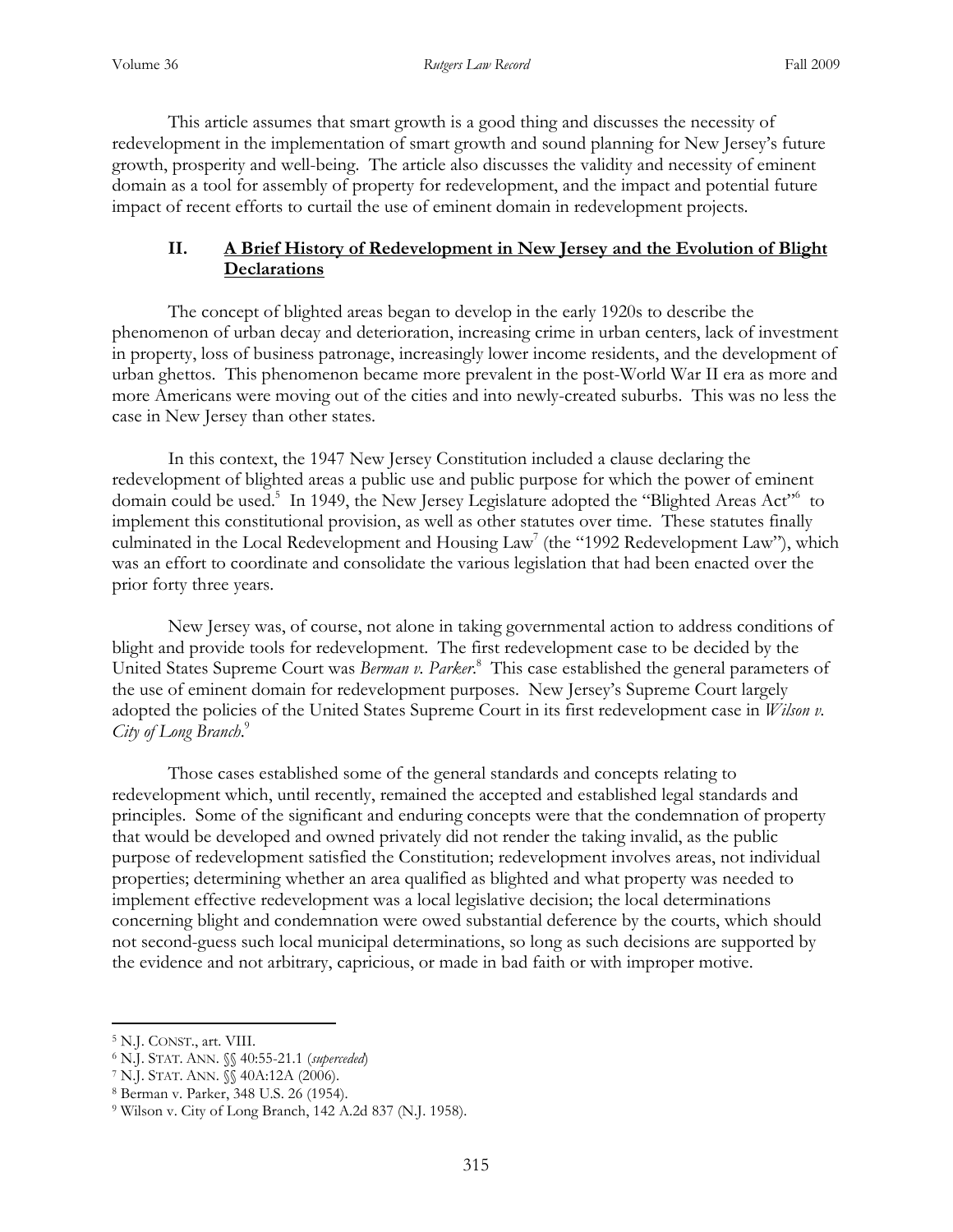These principals were largely reaffirmed ten years later in *Lyons v. City of Camden*. <sup>10</sup> There was a passage written by Justice Francis worthy of quotation that eloquently captured the essence of the role of the courts in consideration of redevelopment that recently has not been given the credence it deserves:

> [The d]ecision as to whether an area is blighted and as to the boundaries of a particular redevelopment project area is committed by the Legislature to the discretion of the described local governmental agencies. . . . Clearly the extent to which the various elements that informed persons say enter into the blight decisionmaking process are present in any particular area is largely a matter of practical judgment, common sense and sound discretion. It must be recognized that at times men of training and experience may honestly differ as to whether the elements are sufficiently present in a certain district to warrant a determination that the area is blighted. In such cases courts realize that the Legislature has conferred on the local authorities the power to make the determination. If their decision is supported by substantial evidence, the fact that the question is debatable does not justify substitution of the judicial judgment for that of the local legislators. $11$

 The first and, until recently, the only New Jersey Supreme Court case to deal with the concepts of stagnant conditions, underutilization of property, and diverse ownership and title issues (the characteristics supporting a redevelopment designation under what is now Section 5(e) of the 1992 Redevelopment Law) was *Levin v. Bridgewater*, decided in 1971.<sup>12</sup> Again, Justice Francis captured the essence of the intent and purpose behind the criteria supporting a redevelopment designation under Section 5(e), this time quoting from the legislative declaration supporting the amendment to include Section 5(e):

> [T]here are also certain areas where the condition of the title, the diverse ownership of the land to be assembled, the street or lot layouts, or other conditions prevent a proper development of the land, and that it is in the public interest that such areas, as well as blighted areas, be acquired by eminent domain and made available for sound and wholesome development in accordance with a redevelopment plan, and that the exercise of the power of eminent domain and the financing of the acquisition and preparation of land by a public agency for such redevelopment is likewise a public use and purpose.<sup>13</sup>

 During that time, there were challenges to redevelopment designations, redevelopment plans, and the exercise of eminent domain in connection with redevelopment projects.<sup>14</sup> Largely,

<sup>10</sup> Lyons v. City of Camden, 243 A.2d 817 (N.J. 1968).

<sup>11</sup> *Id.* at 821*.* 

<sup>12</sup> Levin v. Twp. Committee of Twp. of Bridgewater*,* 274 A.2d 1 (N.J. 1971).

<sup>13</sup> *Id.* at 3 (*quoting* N.J. STAT. ANN. § 55:14A-31(d) (2006))*.* 

<sup>14</sup> *See id*.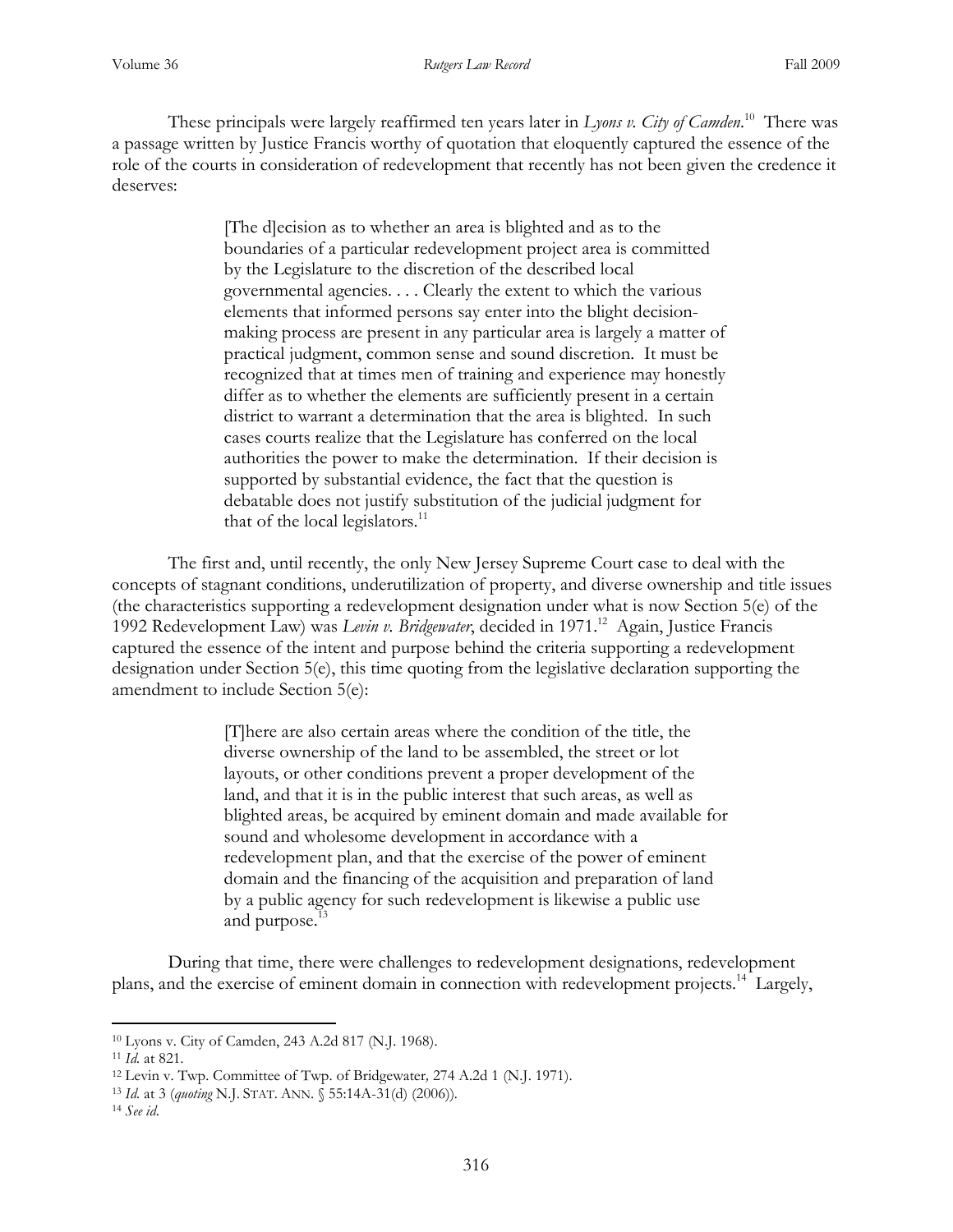with very few exceptions, redevelopment designations, plans, and the use of eminent domain were generally sustained in legal challenges.<sup>15</sup>

#### **III. The New World and the Devolution of Blight**

 The guiding principles discussed above set forth the legal framework for redevelopment designations and the use of condemnation over the next thirty odd years.<sup>16</sup> In June 2007, the New Jersey Supreme Court, in *Gallenthin v. Borough of Paulsboro*, <sup>17</sup> decided its first redevelopment case since *Levin* in 1971. In the thirty-four years between the Court's 1971 decision in *Levin* and 2005, there were relatively few cases concerning challenges to blight or redevelopment designations, with only a tiny fraction of those resulting in the reversal of a redevelopment designation. Indeed, there were two published trial court decisions, both from Camden County, both by Judge Orlando, reversing redevelopment designations.<sup>18</sup> The status quo began to change, however, after the United States Supreme Court decision in *Kelo v. City of New London*, <sup>19</sup> in which the Court held that implementation of an economic revitalization development program designed to improve the general welfare of the community was a sufficient public purpose under the United States Constitution to justify the exercise of eminent domain to acquire private property to be redeveloped by another private interest.

While *Kelo* was not surprising from the standpoint of legal analysis, the social and political implications of the decision were far-reaching, bringing the issue of eminent domain to the forefront of the nation's consciousness and triggering a flurry of legislative activity in states across the country designed to limit or curb the use of eminent domain for what was deemed "private redevelopment" or "economic development." Although the impact of the decision certainly reached New Jersey and has resulted in legislative proposals still under consideration to limit the use of eminent domain for redevelopment, the reaction of the New Jersey judiciary was, initially, not particularly significant. This is no doubt due in large part to the fact that, unlike the economic development statute challenged in *Kelo*, New Jersey's Constitution requires a finding of blight conditions before a municipality may exercise the power of eminent domain to acquire private property to carry out a redevelopment.<sup>20</sup> New Jersey's redevelopment laws have always set forth various criteria that must be met in order for a municipality to designate a property as in need of redevelopment or blighted under the New Jersey Constitution.<sup>21</sup> Additionally, the New Jersey Constitution specifically provides that the redevelopment of blighted areas constitutes a valid public purpose justifying the use of eminent domain.<sup>22</sup>

It should be noted that when the Legislature enacted the 1992 Redevelopment Law, it replaced the term "blighted" with "area in need of redevelopment."<sup>23</sup> Critics have suggested that the

<sup>15</sup> *See* Gallenthin v. Borough of Paulsboro, 924 A.2d 447, 460 (N.J. 2007).

<sup>16</sup> *See id*.

<sup>17</sup> *Id.*

<sup>18</sup> *See* Winters v. Twp. of Voorhees, 726 A.2d 1013 (N.J. Super. Ct. Law Div. 1998); Spruce Manor Enterprises v. Borough of Belmawr, 717 A.2d 1008 (N.J. Super. Ct. Law Div. 1998).

<sup>19</sup> Kelo v. City of New London, 545 U.S. 469 (2005).

<sup>20</sup> *See* Forbes v. Bd. of Tr. of Twp. of South Orange Village, 712 A.2d 255 (N.J. Super. App. Div. 1998), *cert. denied* 712 A.2d 642 (N.J. 1998).

<sup>21</sup> *See id*. at 260-61.

<sup>22</sup> N.J. CONST., art. VIII, § 3, ¶ 1*.* 

<sup>23</sup> N.J. STAT. ANN. § 40A:12A-3 (2006)*.*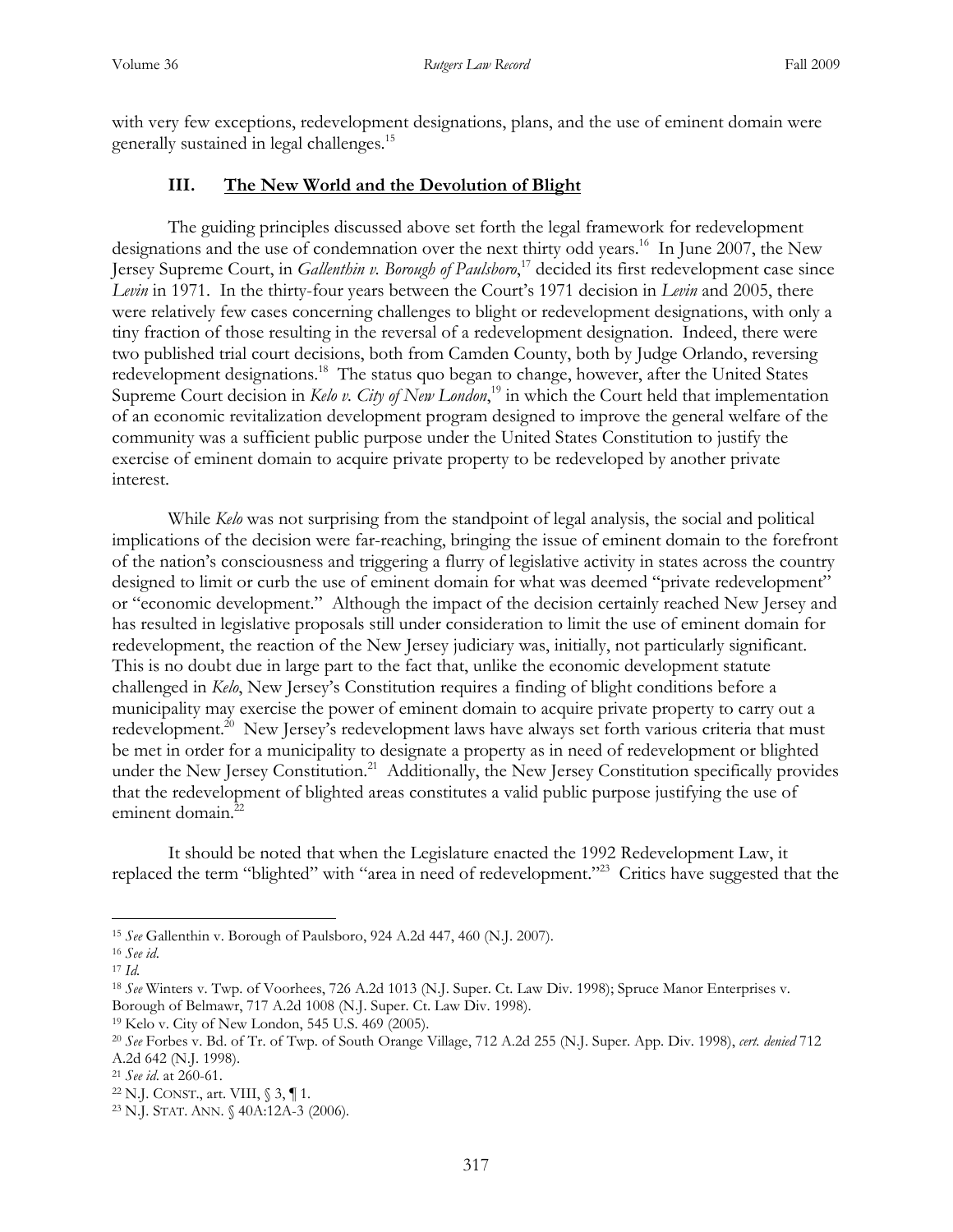purpose for such a change was to render redevelopment designations easier.<sup>24</sup> However, there was little substantive change to the criteria which were used to support a redevelopment designation from those in place since at least the 1951 version of the Blighted Areas Act.<sup>25</sup> For example, in addressing a constitutional challenge to the 1992 Redevelopment Law, the Honorable Sylvia Pressler, the Presiding Judge of the Appellate Division noted:

[T]he blight definition of the Blighted Area Act was virtually unchanged by the [1992 Redevelopment Law]. Thus, the Legislature may have taken the word 'blight' out of the statute in favor of the more euphemistic 'area in need of development,' and it may have taken the word 'slum' out for the same euphemistic reason, but what is of paramount import is that the definitional standards were not changed in any material respect.<sup>26</sup>

Indeed, a report prepared by the New Jersey County and Municipal Government Study Commission in January 1987 (the "Commission Report"), which set forth a framework for the 1992 Redevelopment Law, recognized the negative connotation of the term blight and recommended use of the area in need of redevelopment langauge.<sup>27</sup> Significantly, the Public Advocate's campaign for a return to blight in its most stringent sense, which is now being adopted and advanced by the courts, as discussed in more detail below, will bring back those negative unintended consequences, not only rendering designation of redevelopment areas more politically challenging, but having an immediate negative impact upon property values in the area (a trend which has nearly reversed over time since the adoption of the 1992 Redevelopment Law).<sup>28</sup>

Although the *Kelo* decision did not substantially impact redevelopment in New Jersey, the State Supreme Court's decision in *Gallenthin* has significantly altered the field of redevelopment in New Jersey.<sup>29</sup> That case involved a challenge to Paulsboro's inclusion of a 63-acre largely vacant parcel of property in a redevelopment area based on its stagnant and unproductive condition, resulting in an underutilized and not fully productive use of the property.<sup>30</sup> Although the finding arguably fit within the terminology of the Redevelopment Law, the Court found that Paulsboro's determination essentially led to the conclusion that a property may be deemed blighted based solely on its status as "not fully productive."<sup>31</sup> Based upon this reading, the Court reasoned that virtually any property may be deemed blighted and that such an interpretation was unconstitutional and could not serve as a proper basis for the acquisition of private property through eminent domain.<sup>32</sup> The Court further held that with respect to the specific statutory provision at issue, which permitted a finding of blight for stagnant and not fully productive properties based upon conditions of title and diversity of ownership or other conditions, the "other conditions" were not intended to be a

 $\overline{a}$ 

http://www.american.com/archive/2007/april-0407/property-rights-at-risk-in-new-jersey/.

<sup>24</sup> Bruce D. Greenberg, "The Redevelopment Statute: A Powerful Tool for Municipalities," 154 N.J.L.J. 10 (1998); *see generally* Chester R. Ostrowski, *A "Blighted Area" of the Law: Why Eminent Domain Legislation Is Still Necessary in New Jersey after Gallenthin*, 39 SETON HALL L. REV. 225 (2009).

<sup>25</sup> *Forbes,* 712 A.2d at 258.

<sup>26</sup> *Id.*at 261.

<sup>27</sup> *New Jersey County and Municipal Government Study Commission,* page xiv (January 1987)*.* 

<sup>28</sup> Duncan Currie, *Property Rights at Risk in New Jersey*, THE AMERICAN, Apr. 23, 2007,

<sup>29</sup> Michael A. Bruno, Esq., *Blight Means Blight*, DEVELOPMENT NEW JERSEY, Sept./Oct. 2007, *available at* http://perspectiverem.com/galleries/pdf/PREMGGIORDANO113007.pdf.

<sup>30</sup> Gallenthin Realty Dev., Inc. v. Borough of Paulsboro, 924 A.2d 447, 451 (N.J. 2007).

<sup>31</sup> *Id.* at 460.

<sup>32</sup> *Id.*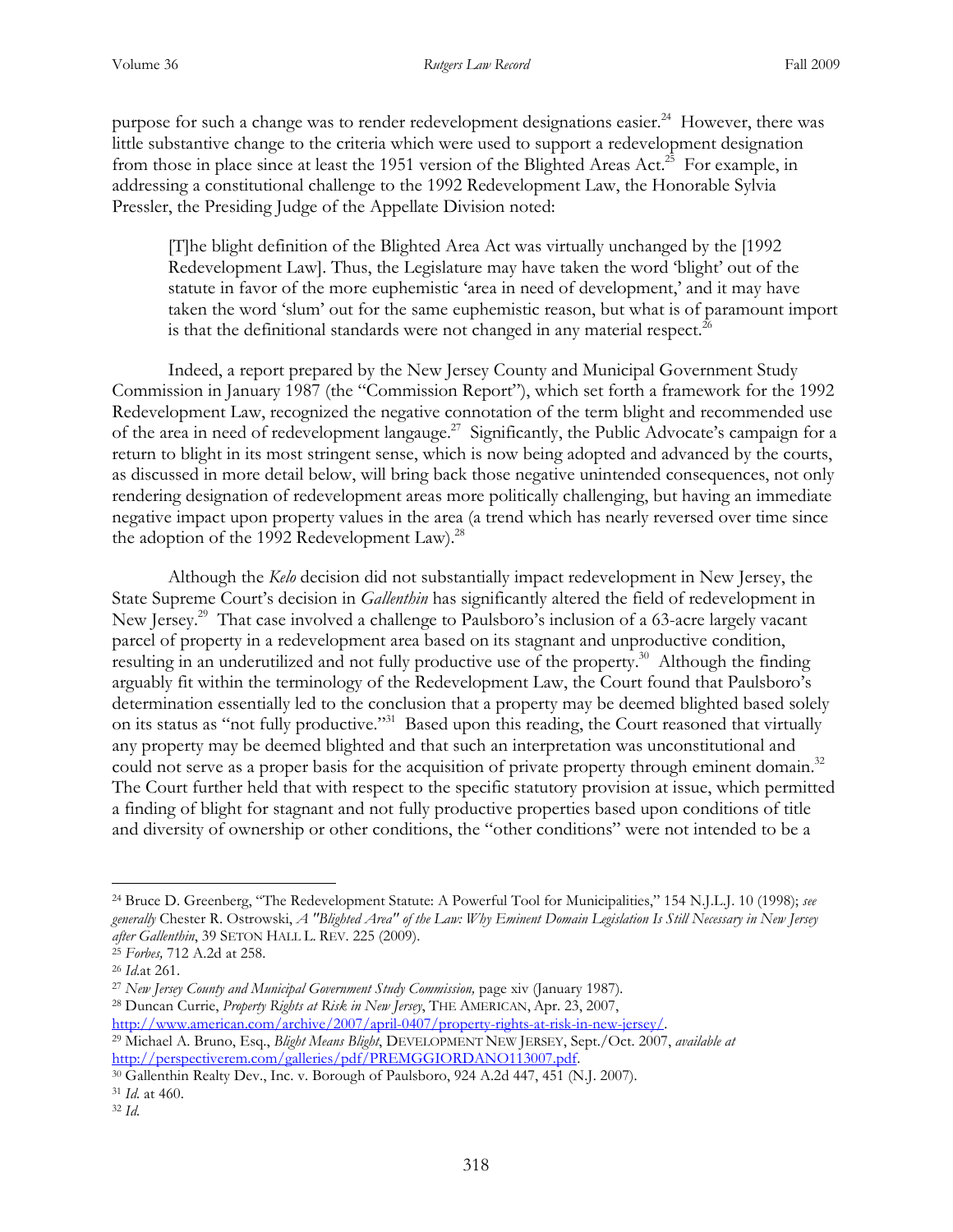catch-all but must be conditions relating to issues of title and diversity of ownership.<sup>33</sup> The Court held that the meaning of blight inherently must include conditions that have a demonstrable negative impact on the community or surrounding areas.<sup>34</sup> Finally, the Court emphasized that a redevelopment designation must be supported by "substantial" evidence, which would require more than the net opinion of a planner. $35$ 

On its face, the decision was well-reasoned and balanced. It did not expand the law, nor did it dramatically alter the interpretation of the 1992 Redevelopment Law.<sup>36</sup> The decision essentially holds that the fact that a property is not being put to its optimal use and could be utilized in a more productive manner, standing alone, does not render that property blighted.<sup>37</sup> In other words, purely economic development, as was permitted in the *Kelo* decision, is insufficient to justify the exercise of eminent domain absent a finding of blight, as that term was intended to be applied under New Jersey's Constitution.<sup>38</sup> Moreover, although the Court tightened the reins on what would be required for a finding of blight and made clearclarified that such designations must truly be supported by "substantial" evidence and solidly grounded in professional opinions.<sup>39</sup> However, the Court also largely sustained the validity of the Redevelopment Law, acknowledged the need and legitimacy of eminent domain as a tool for carrying out redevelopment, and, most significantly, sustained the long-established principles of judicial review applicable to redevelopment determinations.<sup>40</sup>

During the several months following the *Gallenthin* decision, however, there were more reversals of redevelopment designations than there had been in the nearly sixty years since the adoption of the first redevelopment laws in New Jersey. <sup>41</sup> In *Land Plus v. Borough of Hackensack* , the Superior Court in Bergen County reversed a redevelopment designation based on the Court's determination in *Gallenthin* holding that the only basis for the designation was the underutilization of the properties.<sup>32</sup> Similarly, in *Mulberry Street Property Owners v. City of Newark*, the trial court in Essex County held that the redevelopment designation of an area consisting largely of privately- owned surface parking lots, storage and vacant lots, and a mix of residential and commercial uses.<sup>33</sup> The Court held that the redevelopment designation of that area was based solely on the not fully productive condition of the properties and there was no finding that this condition had any negative impact on the surrounding area as required under *Gallenthin*. <sup>44</sup> Although not relied upon in the decision, the court did reference the criminal proceedings against former Mayor Sharpe James and

 $\overline{a}$ 

<sup>37</sup> *Gallenthin*, 924 A.2d at 465

<sup>33</sup> *Id.* at 462.

<sup>34</sup> *Id.* 

<sup>35</sup> *Id.* at 465.

<sup>36</sup> N.J. STAT. ANN. § 40A:12A-3.

<sup>38</sup> *Id.*

<sup>39</sup> *Id*.

<sup>40</sup> *Id.*

<sup>41</sup> *See* Land Plus v. Borough of Hackensack*,* No. A-1276-07T3, 2008 WL 4648278 (N.J. Super. Ct. App. Div. Oct. 10, 2008); Mulberry St. Prop. Owners v. City of Newark, No. ESX-L-9916-04 (N.J. Super. Ct. Law Div. July 19, 2007); HJB Assoc's., Inc. v. Council of Borough of Belmar, No. A-6510-05T5, 2007 WL 2005173 (N.J. Super. Ct. App. Div. July 11, 2007); BMIA, LLC v. Planning Bd. of Borough of Belmar, No. A-5974-05T5, 2008 WL 281687 (N.J. Super. Ct. App. Div. Feb. 4, 2008); Evans v. Twp. of Maplewood, No. ESX-L-6910-06, 2007 WL 4239952 (N.J. Super. Ct. Law Div. July 27, 2007); LBK Assoc's, LLC v. Borough of Lodi, No. A-1829-05T2, 2007 WL 2089275 (N.J. Super. Ct. App. Div. July 24, 2007).

<sup>42</sup> *Land Plus*, 2008 WL 4648278, at \*3.

<sup>43</sup> *Mulberry St.*, No. ESX-L-9916-04.

<sup>44</sup> *Id.*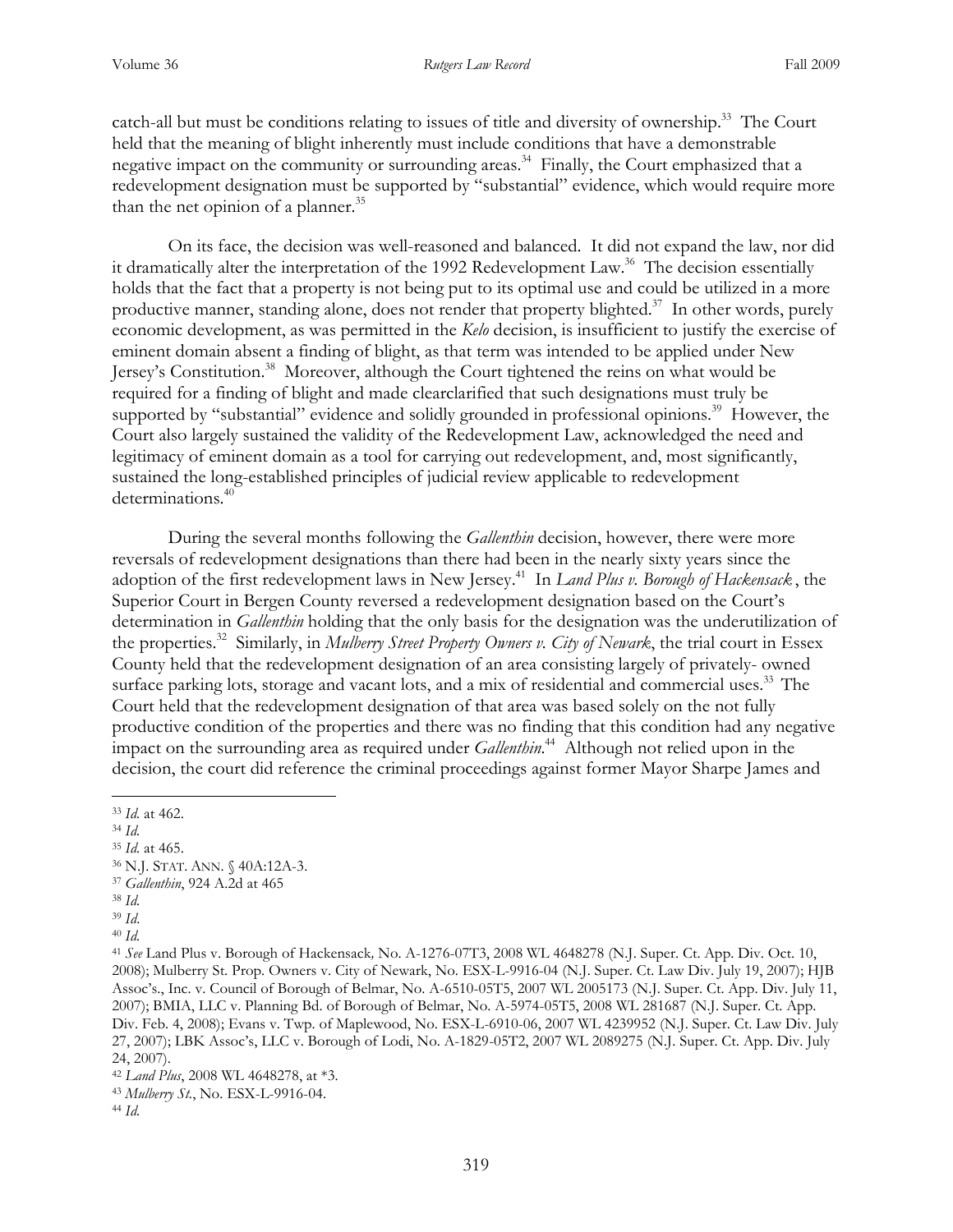the suggestion of corruption in the redevelopment process.<sup>45</sup> Redevelopment designations were also reversed, based explicitly upon *Gallenthin*, in Maplewood, Lodi and Belmar.<sup>46</sup> While the Lodi case was an Appellate Division decision affirming a trial court reversal of a blight designation, the two Belmar decisions by the Appellate Division reversed trial court affirmations of redevelopment designations.<sup>47</sup>

In one of the Belmar cases, the Appellate Division rejected the determination that residual contamination that had leaked off-site led to a lack of significant investment in surrounding properties and had a potentially negative impact upon surrounding property values.<sup>48</sup> Belmar asserted that this was an "other condition" as consistent with the intent of the Redevelopment Law and the holding of *Gallenthin*. <sup>49</sup> While not specifically an issue of diverse ownership or a title issue, it falls within the concept of similar conditions because the contamination created "a cloud over several of the properties in that block based on the contamination of the property underneath the parking lot because the plume, if you look at the report, comes right up to the edge of the Mall property. So it raises a cloud."<sup>50</sup> Thus, the property owner's inability to make any improvements or maintain the property caused by the contamination issues led to a stagnant condition of the property as well as the surrounding area, impeding unified development and orderly community growth.<sup>51</sup> Again, the Appellate Division rejected this concept.<sup>52</sup>

A more recent, and far more troubling over-reading of *Gallenthin*, came from the Appellate Division in the cases of *Long Branch v. Anzalone* and *Long Branch v. Brower*. <sup>53</sup> At the outset, the Appellate Division determined that it must review the City's actions under the "heightened standard" of review established by *Gallenthin*. <sup>54</sup> Notably, the Public Advocate argued that the Court should use *Gallenthin* as an opportunity to abandon the established standard of review and presumption of validity in favor of municipal action and place a higher burden upon the municipality to establish the validity of its redevelopment determination.<sup>55</sup> The Court, however, rejected this invitation and affirmed the long-established review standard of presumption of validity

<sup>45</sup> *Id.*

<sup>46</sup> *See* HJB Assoc's Inc. v. Council of Borough of Belmar, MON-L-2640-05, 2007 WL 2005173 (N.J. Super. Ct. App. Div. July 11, 2007); BMIA, LLC v. Planning Bd. of Borough of Belmar, MON-L-1537-05, 2008 WL 281687 (N.J. Super. Ct. App. Div. Feb. 4, 2008); Evans v. Township of Maplewood, ESX-L-6910-06, 2007 WL 4239952 (N.J. Super. Ct. Law Div. July 27, 2007); LBK Assoc'sLLC v. Borough of Lodi, BER-L-8766-03, L-8768-032007, 2007 WL 2089275 (N.J. Super. Ct. App. Div. July 24, 2007).

<sup>47</sup> *LBK Assoc's*, 2007 WL 2089275, at \*1-2; *HJB Assoc's*, 2007 WL 2005173, at \*4; *BMIA*, 2008 WL 281687, at \*5. <sup>48</sup> *HJB Assoc's* at \*4.

<sup>49</sup> *Id.* 

<sup>50</sup> Brief of Defendant-Respondent at 39-40, HJB Assoc's Inc. v. Council of Borough of Belmar, MON- L-2640-05 (N.J. Super. Ct. Law Div. July 11, 2007).

<sup>51</sup> *HJB Assoc's*, 2007 WL 2005173, at \*4.

<sup>52</sup> *Id.*

<sup>53</sup> City of Long Branch v. Anzalone, No. A-0067-06T2, A-0195-06T2, A-0198-06T2, A-0191-06T2, A-0196-06T2, A-0654-06T2, A-0192-06T2, A-0197-06T2, 2008 WL 3090052 (N.J. Super. Ct. App. Div. Aug. 7, 2008), *cert. denied*, 199 N.J. 134 (Oct. 30, 2008); City of Long Branch v. Brower, No. MON-L-4987-05, MON-L-141-06, MON-L-320-06, MON-L-5552-05, MON-L-871-06, MON-L-317-06, MON-L-5551-05, MON-L-313-06, MON-L-4996-05, MON-L-309-06, 2006 WL 1746120 (N.J. Super. Law. Div. June 22, 2006).

<sup>54</sup> *Anzalone*, 2008 WL 3090052, at \*4.

<sup>55</sup> *See* Brief of Amicus Curiae Public Advocate of New Jersey Supporting Appellants, *Brower* and *Anzalone*, *available at* http://www.state.nj.us/publicadvocate/home/reports/pdfs/Brief.pdf.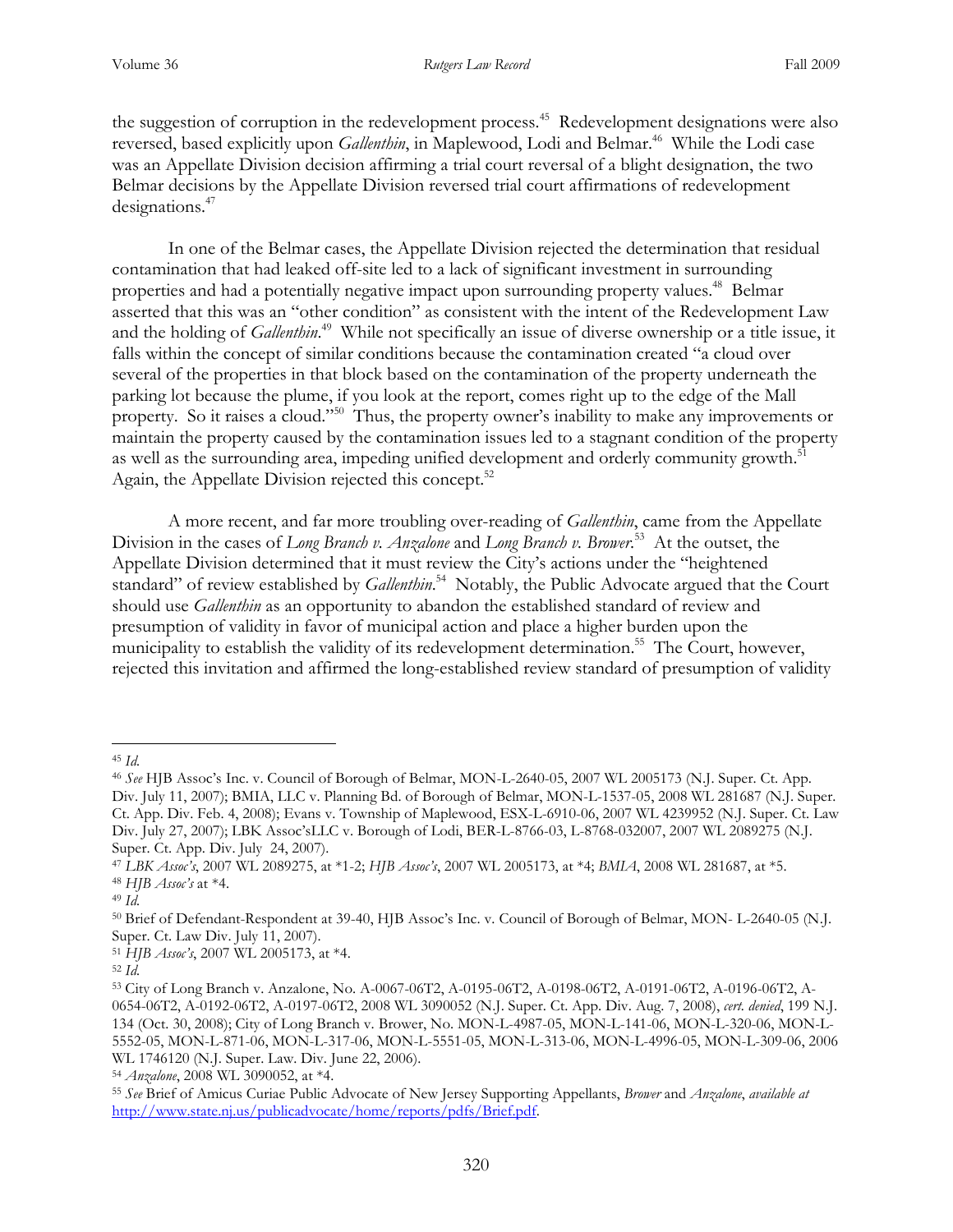to municipal actions, noting only that the net opinion offered by the planner in that case fell short of the evidence required to support a redevelopment designation.<sup>56</sup>

The Appellate Division also interpreted Section 5(e) of the Redevelopment Law criteria providing for redevelopment designations based upon stagnant and unproductive conditions caused by issues of title, diversity of ownership, or other conditions to be limited to the diversity of ownership of each or a single parcel of property rather than to diverse ownership of the multiple parcels comprising the area.<sup>57</sup> This makes no logical sense and renders the statutory language meaningless and absurd. Diverse ownership of a single parcel is not of like kind to title issues, but effectively falls directly under the umbrella of title issues. Under this interpretation, the Appellate Division effectively reads Section 5(e) to apply where stagnant conditions have been caused by issues of title, issues of title or other similar issues of title.<sup>58</sup>

Finally, the Appellate Division held that because *Gallenthin* discussed blight as necessarily having a negative impact upon surrounding areas, Long Branch's findings were flawed because there was no analysis of the negative impact of the blight upon the surrounding areas.<sup>59</sup> The Appellate Division effectively imposed a new requirement that something close to blight in the area surrounding the area sought to be designated must be established.<sup>60</sup> This conflicts with the norms of *Berman v. Parker*, as well as the provisions of the 1992 Redevelopment Law and predecessor Blighted Areas Act which all recognize that the inclusion of properties not demonstrating blight characteristics themselves may be necessary to include in a redevelopment in order to effectively carry out a redevelopment project.

This requirement may also lead to an infinite regress, or the decision to shrink the redevelopment area to exclude surrounding properties that might otherwise be appropriately and sensibly included in the redevelopment area so as to leave out some negatively impacted properties to meet this new requirement. Moreover, the negative impact may not be so readily demonstrable where for example, as in circumstances similar to Long Branch, where the redevelopment area was an "island" separated from surrounding areas by the construction of a divided State highway. Therefore, Long Branch might never be able to demonstrate a direct negative effect on surrounding areas and would be relegated to allowing the area to languish and decay, so long as the blight was contained. This is an absurd and dangerous proposition.

Another recurring issue in the redevelopment context is the timeliness of a challenge where there is a substantial lapse of time between a redevelopment designation and a municipality's efforts to acquire property by eminent domain to implement a redevelopment plan, which often takes several or many years. Some courts have held that although a property owner must challenge a redevelopment designation within forty-five (45) days of its adoption (pursuant to court rules for challenges to municipal actions), a property owner should not be precluded from challenging that very same redevelopment designation as a *defense* to a condemnation, even if condemnation takes place many years later.<sup>61</sup> Other courts have held that the question of whether a property owner may

<sup>56</sup> *Id.* at \*15, 17 (citing *Gallenthin*, 924 A.2d at 464-65).

<sup>57</sup> *Id.* at \*20-21.

<sup>58</sup> *See id*.

<sup>59</sup> *Id.* at \*15.

<sup>60</sup> *Id.* at \*20.

<sup>61</sup> *See, e.g.*, Twp. of Bloomfield v. 110 Washington St. Assoc., Docket No. 6770-04T5 (N.J. Super. Ct. App. Div. Aug. 29, 2006).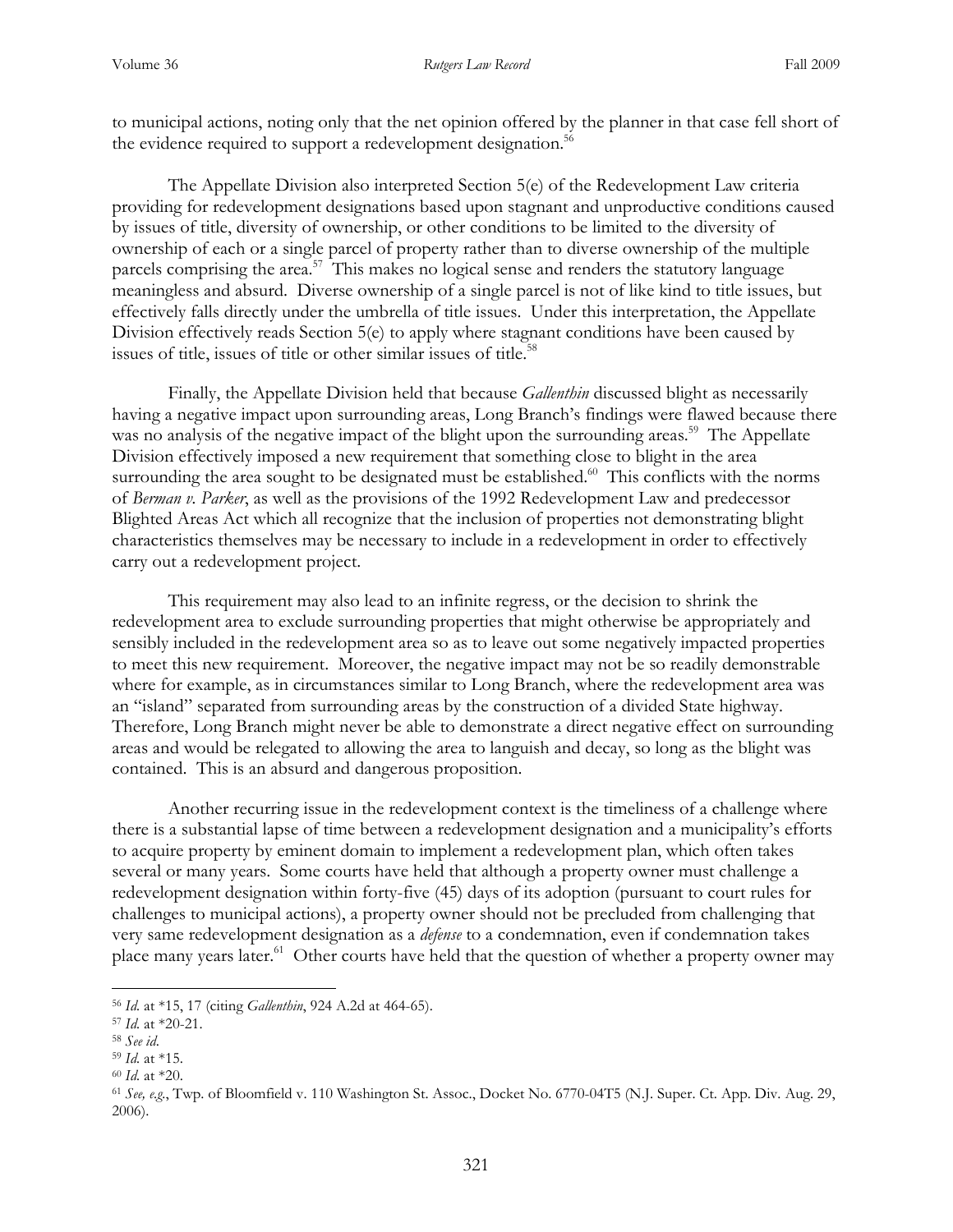be permitted to challenge a redevelopment designation beyond the forty-five day period specified in the court rules (in the context of condemnation or otherwise) should be left to the judge's discretion under the court rules permitting a late challenge based upon the particular circumstances and equities of each case.<sup>62</sup>

Recently, in *Harrison Redevelopment Agency v. DeRose*, <sup>63</sup> the Appellate Division resolved this perceived conflict. The Court held that if a property owner did not receive personal notice at the time of the redevelopment designation that (1) a potential consequence of the designation could be the exercise of eminent domain to acquire his or her property and (2) that the designation must be challenged within forty-five days, than that property owner would not be precluded from challenging the redevelopment designation years later in a condemnation proceeding.<sup>64</sup> The court was also clear that, in any case, trial courts maintain their discretionary power to relax the time limitation under the general powers of the court rules.<sup>65</sup> Since neither the 1992 Redevelopment Law nor the Blighted Areas Act has ever required notice specifically referencing the potential use of eminent domain or a time limit to challenge a redevelopment designation, virtually no municipality has likely done so and none will likely be presently prepared to address such challenges if and when it seeks to acquire any private property through eminent domain.

There certainly is value to the decision moving forward, as it will essentially require property owners to speak now or forever hold their peace if proper notice is given at the outset, which will provide some measure of repose. On the other hand, it may inspire litigation early in the process that may never have been pursued absent the warning of potential eminent domain that may never have been used.<sup>66</sup> On balance, the rule applied prospectively is a good one for the property owner, municipality and redeveloper because it improves predictability and certainty.

While this decision tends to reconcile the balance of interests between significant public and private investment on one hand and due process on the other, its retroactive application of the new rule of law it established opened up every redevelopment designation, no matter how long ago, vulnerable to challenge by any property owner. This potential challenge and risk to redevelopment is present regardless of how much public and private investment has occurred in reliance upon the designation, often many years earlier, regardless of whether the property owner actually had knowledge of the redevelopment and potential for eminent domain, and regardless of what the property owner did over the years as he or she watched the redevelopment progress. We would suggest that any retroactive application should consider these factors and not be applied in a blanket fashion without respect to the level of investment, the impact upon the community should the redevelopment be quashed by a later challenge, and the knowledge and actions of the property owner.

<sup>62</sup> Carteret Indus. Project v. Borough Council of the Borough of Carteret*,* Docket No. A-1893-05T1 (N.J. Super. Ct. App. Div. January 23, 2007).

<sup>63</sup> Harrison Redevelopment Agency v. DeRose, 942 A.2d 59 (N.J. Super. Ct. App. Div. 2008).

<sup>64</sup> *Id.* at 90.

<sup>65</sup> *Id.* at 90-91.

<sup>66</sup> Notably, the decision has generated subsequent litigation with respect to various unanswered questions, such as whether a property owner must wait for a condemnation proceeding and whether tenants are entitled to this enhanced notice and preserve the right to challenge a redevelopment designation in condemnation. *See, e.g.* Iron Mt. v. City of Newark, 962 A.2d 62 (N.J. Super. Ct. App. Div. 2009), *certif.. granted*, 972 A.2d 385 (N.J. 2009).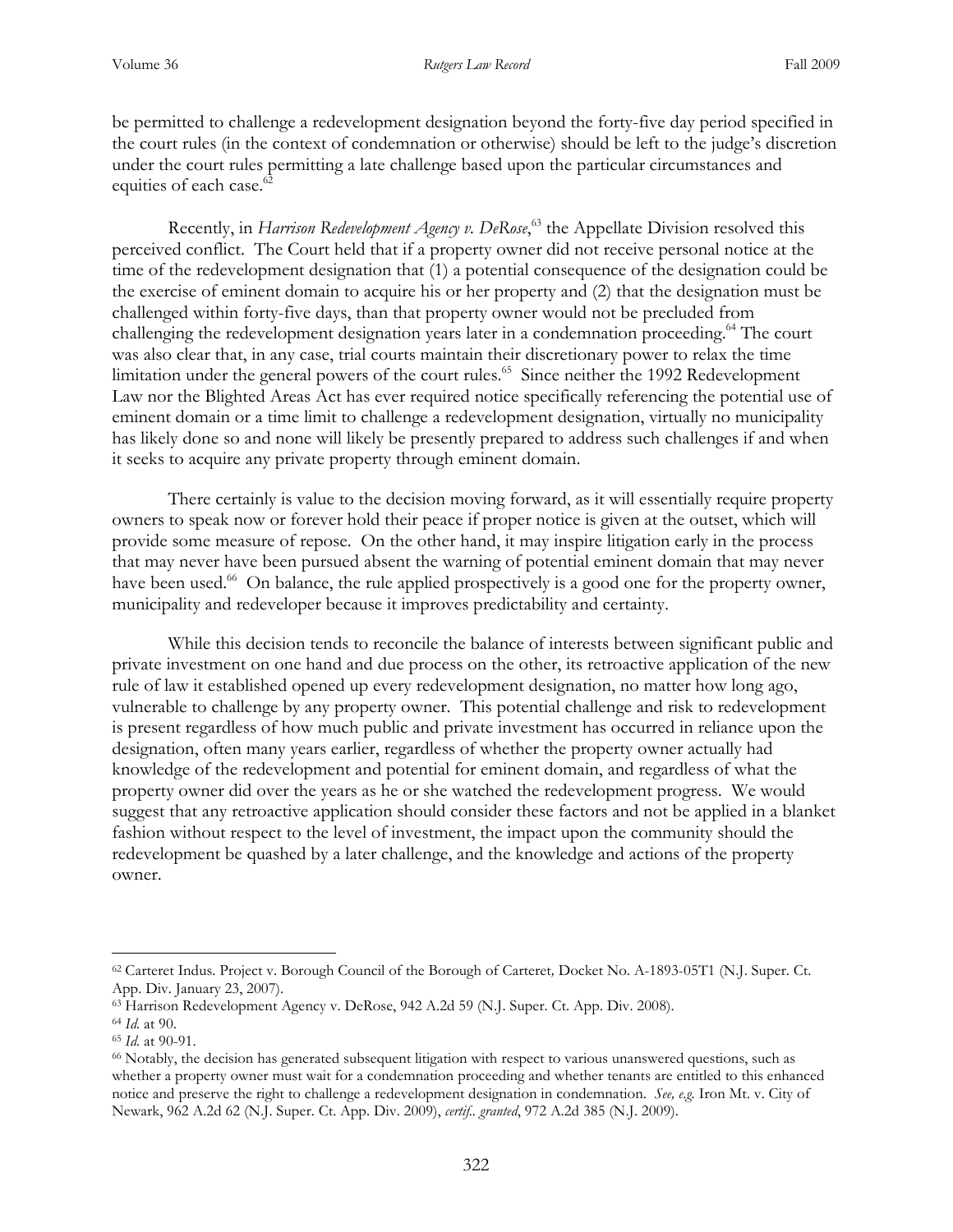$\overline{a}$ 

 There has been a lot of change in a short amount of time that has raised much confusion and uncertainty. Redevelopment designations from many years ago are now subect to fresh challenges under new and higher standards. As will be explored later in this article, this has and will continue to have substantial detrimental effects on the future of redevelopment in New Jersey, as developers and municipalities remain uncertain as to the potential for challenge.

#### **IV. Redevelopment in Context: Smart Growth and the Future of New Jersey**

Historically, developers were able to acquire large parcels of land throughout the state (often farms removed forever from farming) and, depending upon market conditions, develop those properties, subdivide them and sell them to the public for various uses. This pattern of suburban development, the main course of development by which New Jersey has developed over the past sixty years since the post World II era, requires the installation of all new infrastructure, water, sewer, gas, electric, roads, etc. This creates greater overall costs to society by diminishing open space and farmland, reducing pervious surfaces and thereby increasing stormwater runoff pollution, increasing traffic, travel time, carbon emissions, and reliance on automobiles by creating neighborhoods not accessible to public transportation and far from where residents work.

Redevelopment of already disturbed lands in urban and older suburban areas allows the reuse of existing infrastructure without significantly eliminating more natural land, farmland and open spaces. This reduces or eliminates many of the issues inherent in greenfield developments, by creating opportunities to live and work in areas close to work or public transportation and reducing the need for reliance on automobiles. It is generally a more efficient use of space. In addition, such areas can sustain greater densities without destroying the character of the local communities or taking significant acres of pristine or desirable natural land, resources, and open spaces.

 Policies in New Jersey over the last twenty years have limited or proscribed development in the Highlands,<sup>67</sup> Pinelands,<sup>68</sup> Wetlands,<sup>69</sup> Farmland,<sup>70</sup> and Coastal Wetlands.<sup>71</sup> These are sensible policies and, significantly, these policies have traction and significant enforcement power supporting them. Development in urban and suburban centers, on the other hand, has not received the same support or enforcement authority and has occurred in a more haphazard fashion. State policies support Smart Growth and indeed Governor McGreevey's Executive Order No. 4 was a focused effort to spur investment in older communities and support redevelopment.<sup>72</sup> However, that Executive Order is largely forgotten and New Jersey has failed to support, encourage, or facilitate the growth side of smart growth.

Most recently, the State has effectively, although perhaps unwittingly, hampered redevelopment by failing to recognize the necessity of eminent domain to implement

<sup>67</sup> Highlands Water Protection and Planning Act, N.J. STAT. ANN. §§ 13:20-1 to -35 (2006).

<sup>68</sup> Pinelands Protection Act, N.J.S.A. 13:18A-1 to -58; Pinelands National Reserve, 16 U.S.C. § 471i (2006).

<sup>69</sup> New Jersey Freshwater Wetlands Protection Act, N.J. STAT. ANN. § 13:9B-1, Wetlands Reserve Program, 16 U.S.C. § 3837 (2006).

<sup>70</sup> Brief of Public Advocate for New Jersey as Amici Curiae Supporting Respondents, *Gallenthin*, No. 59,982 (N.J.); Brief of Petitioner-Appellant, *Gallenthin*, No. 59,982 (N.J. Dec. 21, 2006).

<sup>71</sup> Coastal Area Facility Review Act (CAFRA), N.J. STAT. ANN. 13:19-1; N.J. ADMIN. CODE. § 7.7.

<sup>72</sup> Governor James E. McGreevey, *Executive Order No. 4, Governor James E. McGreevey,* 2002 N.J. Laws 1171 (January 31, 2002).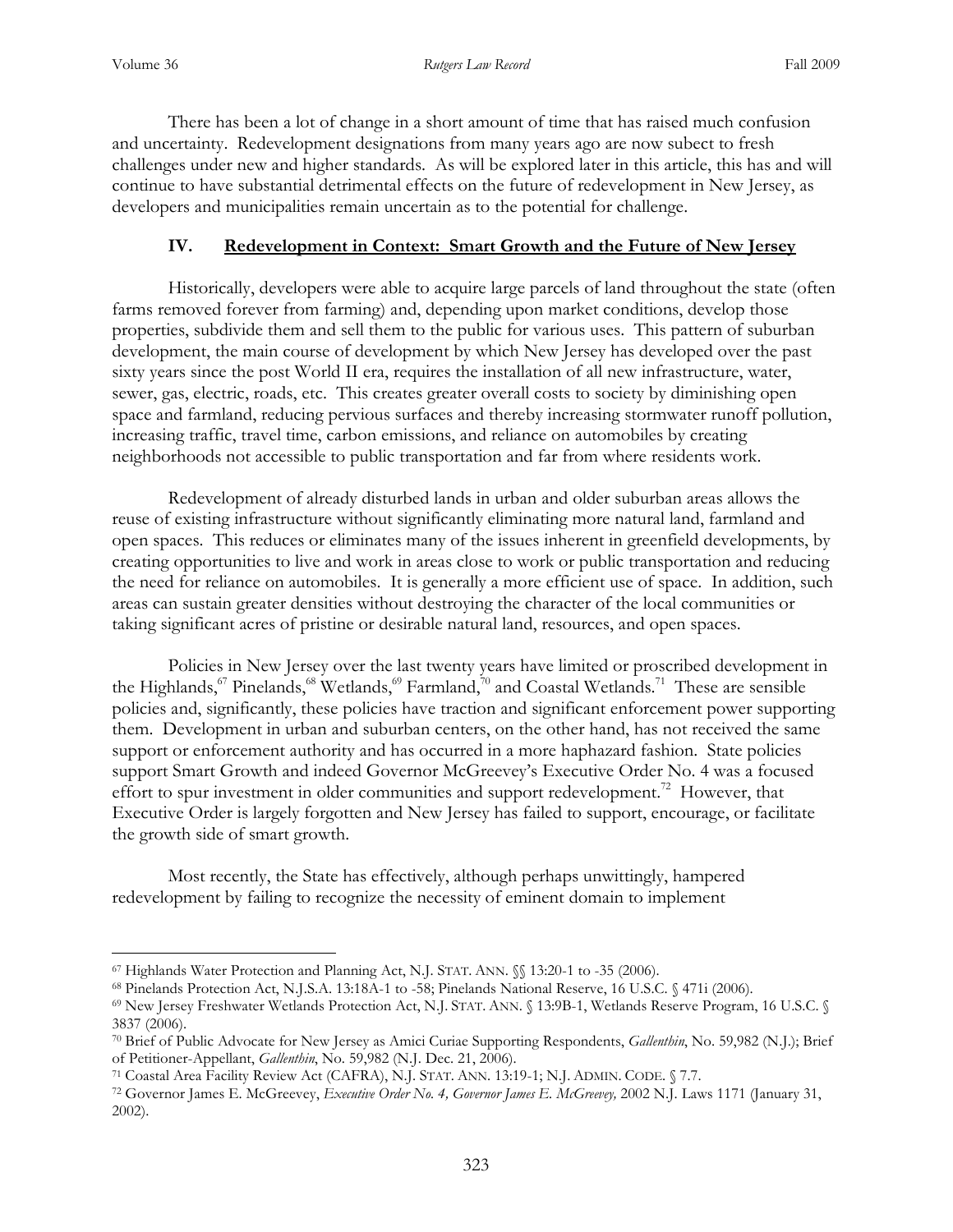redevelopment. Eminent Domain is, however, a vital tool necessary for redevelopment and thus a necessary power to exercise for the economic well being of New Jersey and New Jersey's future.<sup>73</sup>

A key factor critically needed to effectuate redevelopment is the ability to assemble properties. As noted, if one considers development patterns from the early post World War II era, through the 1950's, 1960's, 1970's and 1980's, one thinks of a developer, large or small, acquiring one or more parcels of farmland, negotiating with one, two or perhaps three property owners, obtaining hundreds or thousands of acres, and taking them out of farming in perpetuity. The developer then negotiates, or litigates, with the municipal planning or zoning board for a period of months or years and ultimately gets some number of homes in the range of about one to five homes per acre, or a single home on one or more acres.<sup>74</sup>

The scenario is far different in any urban center or town. If one thinks of a downtown block, at a minimum there are five or ten owners and possibly as many as thirty to fifty owners. Human experience tells us, and redevelopment experience supports the fact, that most people will be reasonable in negotiating property acquisition but someone will be obstinate.<sup>75</sup>

There has been an enormous backlash from the *Kelo* decision with many states enacting legislation limiting the use of eminent domain for redevelopment.<sup>76</sup> New Jersey has considered various bills that would have enormous consequences in terms of limiting the ability to effectuate redevelopment and assemble property.<sup>77</sup> While there has been a value in the *Kelo* decision bringing the issue of eminent domain to the public and highlighting that eminent domain is an awesome power that should be used as a last resort, such power must nevertheless be available.

 Significantly, for the first time since the Second World War, suburban and urban centers, which are the focus of development under the State's Development and Redevelopment Plan (which expresses the public land use policies of this State) were seeing hundreds of millions of dollars in private economic investment. The Governor seeks to provide 100,000 units of affordable and workforce housing in the next ten years,<sup>78</sup> a laudable goal and a goal that cannot be achieved in the Highlands, Pinelands, wetlands and farmlands. It can only be achieved in urban and suburban areas where development is encouraged and where private capital was being invested in unprecedented amounts. Such investment, in turn, requires the assembly of property, which is crucial to effectuate large-scale redevelopment. However, the increased burden upon municipalities and redevelopers resulting from the line of cases discussed earlier, rendered even more difficult, time-consuming, and burdensome under pending legislation (endorsed by the Public Advocate) will seriously curtail redevelopment of urban and suburban centers. It is that clear and that simple.

<sup>74</sup> Community Planning Toolbox, available at

 $\overline{a}$ 

http://www.state.nj.us/dca/news/news/2006/approved/060926.html.

<sup>73</sup> Linda Greenhouse, *Justices Rule Cities Can Take Property for Private Development,* June 23, 2005, *available at*  http://www.nytimes.com/2005/06/23/politics/23wire-scotus.html.

http://www.smartgrowthvermont.org/toolbox/casestudies/subregsfletcher/.

<sup>75</sup> *See* Dayton Gold & Silver Mining Co., v. Seawell, 11 Nev. 394 (1876). <sup>76</sup> John Shirey, *Kelo Backlash Ignores Brenefits of Eminent Domain for Redevelopment,* available at

http://www.planningreport.com/tpr/?module=displaystory&story\_id=1128&format=html. <sup>77</sup> *See, e.g.,* A. 3257, 212th Leg. (N.J. 2006); S. 559, 213th Leg. (N.J. 2008).

<sup>78</sup> *See, e.g.,* New Jersey Department of Community Affairs, *Governor's Housing and Community Development Conference Highlighted by Corzine's Keynote Address* (September 26, 2006),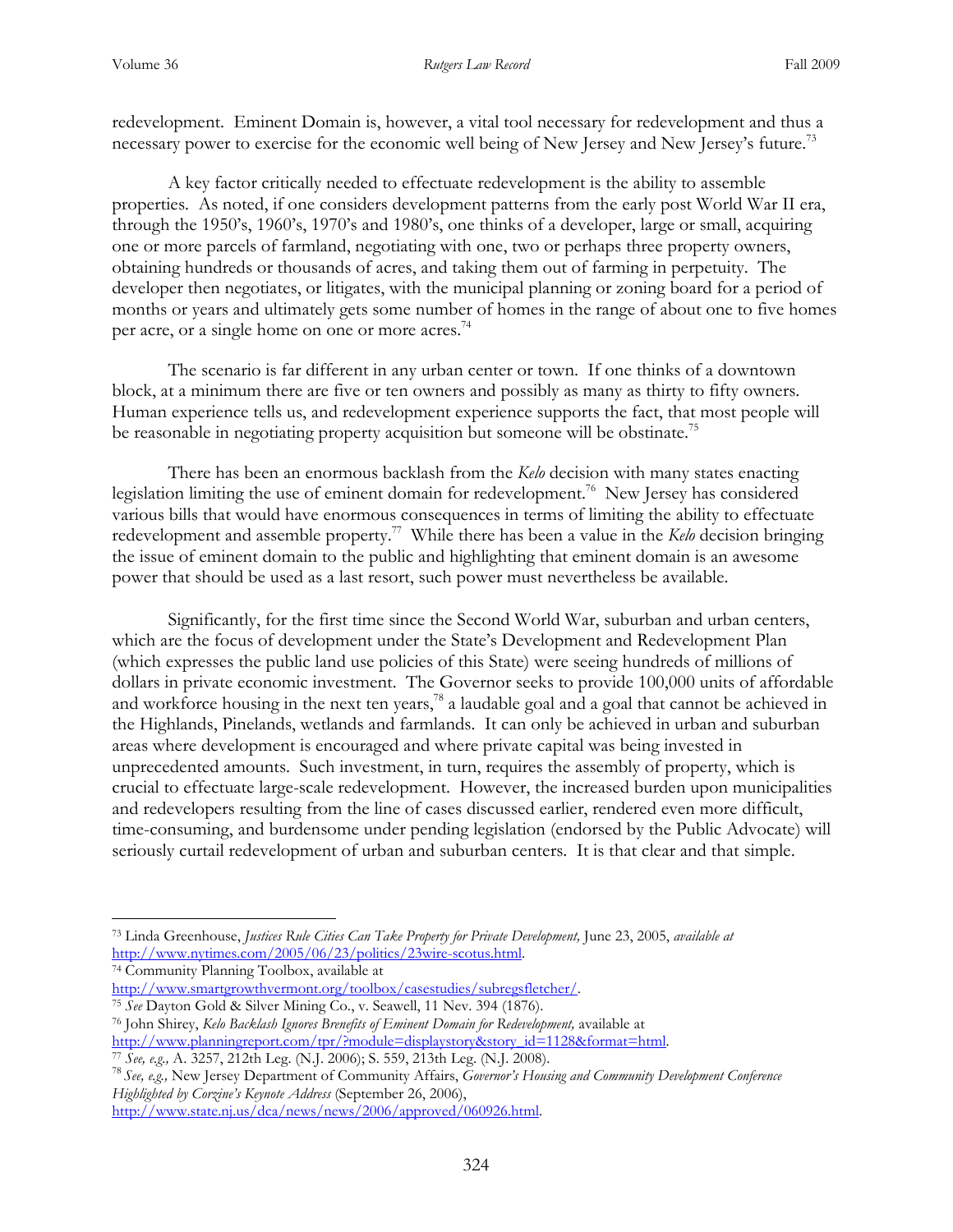The current bills unduly burden and add substantial cost and delay to the implementation of redevelopment projects. This is exacerbated by the current context of residential development throughout the country and where in New Jersey it has been severely impacted by market conditions. Projections indicated that construction would begin on 12,000 homes in New Jersey in 2009, fewer than any year since 1946, and only half as many building permits were issued in the first half of 2009 as the first half of 2008.<sup>79</sup> The spillover economic effect of that reduction will be staggering. To add to this burden in New Jersey, where redevelopment is perhaps more necessary than any other state, would be simply devastating.

There is room for refinement in the existing legislation and some of the proposals warrant consideration. For example, giving people notice at the beginning of the redevelopment process that eminent domain could be a by-product of the process. This has already been effectively mandated by the *Harrison* decision, in which the Appellate Division required that notices of redevelopment designations explicitly state that eminent domain may be used to acquire the owner's property in order to trigger the forty-five day statute of limitations to challenge a redevelopment designation.<sup>80</sup> The Legislature need only codify and clarify this requirement.

Another area for refinement is enhanced compensation. The pending legislation adopts the Public Advocate's concept of providing highest and best use valuation to assure that property owners receive essentially the value that a redevelopment designation creates. This can lead to a scenario where no proposed development is economically feasible, as too much of the value goes to the existing property owner at the front end and land acquisition costs become simply too high to support the economics of the project. On the other hand, just compensation should certainly be just, and there can be an inequity in providing a homeowner fair market value that places him in a position unable to use the compensation received to put him in the same position he was before the taking, which is comparable replacement housing in a comparable area.

We suggest that equity should be a consideration in determining compensation to property owners, applied in a manner similar to consideration of aggravating and mitigating factors in the sentencing context. For example, a homeowner who has not significantly contributed to the demise of the area leading to the blight conditions and has made efforts within his or her means to reasonably maintain the property should be provided sufficient compensation to obtain comparable replacement housing. On the other hand, slumlords, absentee landlords, and brownfields owners who have permitted properties to deteriorate and have actually taken deliberate or neglectful actions that contributed to the blight conditions should receive no such extra consideration, but be compensated on a straight fair market approach that takes into account the neglect. This gives recognition to intrinsic and intangible value to a homeowner who has reasonably maintained his property and paid taxes but does not allow an obstinate property owner who has neglected his property to squeeze a municipality with unrealistic demands.

Finally, while we do not necessarily agree with the Public Advocate on every aspect of his position on relocation benefits, we do agree that there is a need to increase relocation benefits for residential tenants and homeowners (commercial tenants are fairly compensated under the existing structure). The maximum allowances for residential owner and tenant moving expenses, down

<sup>79</sup> Evelyn Lee, *Housing demand is up, but remains constrained*, NJBIZ, Aug. 3 2009, http://www.njbiz.com/print\_article.asp?aID=78795.

<sup>80</sup> *Harrison Redevelopment Agency*, 942 A.2d at 90.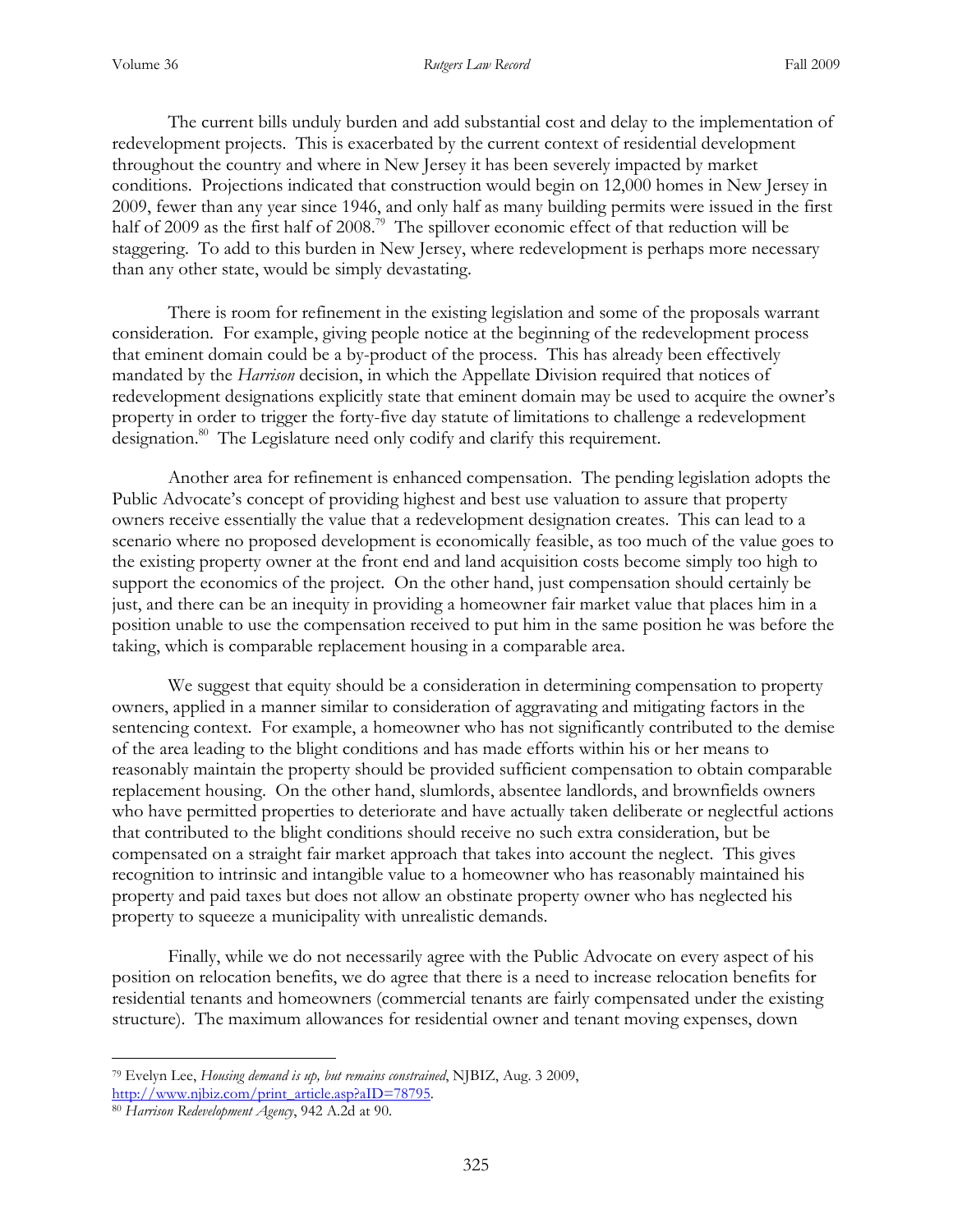payment assistance, and rental assistance should all be increased to reflect the current value of the dollar and the laws should provide for automatic adjustment to stay realistic with the changing value of the dollar.

The proposed change to the burden of proof advanced by the Public Advocate and included in some of the proposed legislation, however, would effect a monumental change in the process that has been in effect in this State since the 1948 Constitution. Indeed, as noted previously, the Appellate Division in *Long Branch* explicitly states that pursuant to the *Gallenthin* decision, the City must meet a "heightened standard" of review, despite the fact that the Court in *Gallenthin* never suggests the standard of review was changed by its decision and, in fact, rejected the Public Advocate's argument in favor of changing the existing standard of review.<sup>81</sup> Effectively, the historical precedent of a liberal standard of review would be converted to a scrutiny approaching judicial review of a criminal statute.

The proposed change in the burden of proof would automatically render every municipal redevelopment decision suspect, as in *Long Branch* where the Appellate Division made an in-depth search for flaws in the redevelopment process,<sup>82</sup> and would permit an obstinate individual to prevent or substantially delay or kill projects crucial to the economic well being of this State's cities and towns. Without the power of eminent domain, such an individual can obliterate a redevelopment project that would greatly benefit the entire community. If anything, given the judicial action under *Gallenthin* and post-*Gallenthin* decisions discussed herein, New Jersey needs to ensure that redevelopment remains a viable tool to protect and advance the economic stability and vitality of its urban and suburban centers. Redevelopment must be about the greater good, balanced with the need for fair treatment and just compensation.

In almost every context, the courts of New Jersey defer to the legislative judgment of the State, State agencies and municipal bodies.<sup>83</sup> That is to say, if the evidence is balanced, the municipality's action is presumed valid and will be upheld so long as it is, in essence, fair, reasonablysupported and not exercised in bad-faith.<sup>84</sup> If there is sufficient credible evidence supporting the legislative judgment, the courts will not second-guess that legislative decision-making. However, some of the current bills would remove the presumption of validity from municipal action solely within the context of the designation of a redevelopment area.<sup>85</sup> The effect is that the Legislature will be telling the Judiciary that (notwithstanding the judicial standard of sixty years, in reviewing the designation of a redevelopment area) the municipality receives no deference and its actions are almost presumed to be invalid, regardless of whether or not eminent domain will ever be used. As quoted earlier, Justice Francis stated that "the fact that the question is debatable does not justify substitution of the judicial judgment for that of the local legislators."<sup>86</sup> By removing the presumption of validity it is apparent that if the question is debatable, under the proposed legislation, the municipality's determination for self-improvement will be thwarted.

 $\overline{a}$ 

http://www.njsba.com/gov\_relations/positionStatements/S559A1492POSTIONSTATEMENT.pdf. 86 Lyons v. Camden, 243 A.2d 817, 821(N.J. 1968).

<sup>81</sup> *Anzalone*, 2008 WL 3090052; *Brower*, 2006 WL 1746120.

<sup>82</sup> *Id.* 

<sup>83</sup> *See, e.g.,* Nobrega v. Edison Glen Assoc., 772 A.2d 368, 376 (N.J. 2001)

<sup>84</sup> *Anzalone*, 2008 WL 3090052; *Brower*, 2006 WL 1746120.

<sup>85</sup> *See* New Jersey State Bar Association, *New Jersey State Bar Association Position Opposing Senate Bill 559/Assembly Bill 1492 Which Revises Certain Eminent Domain Procedures*,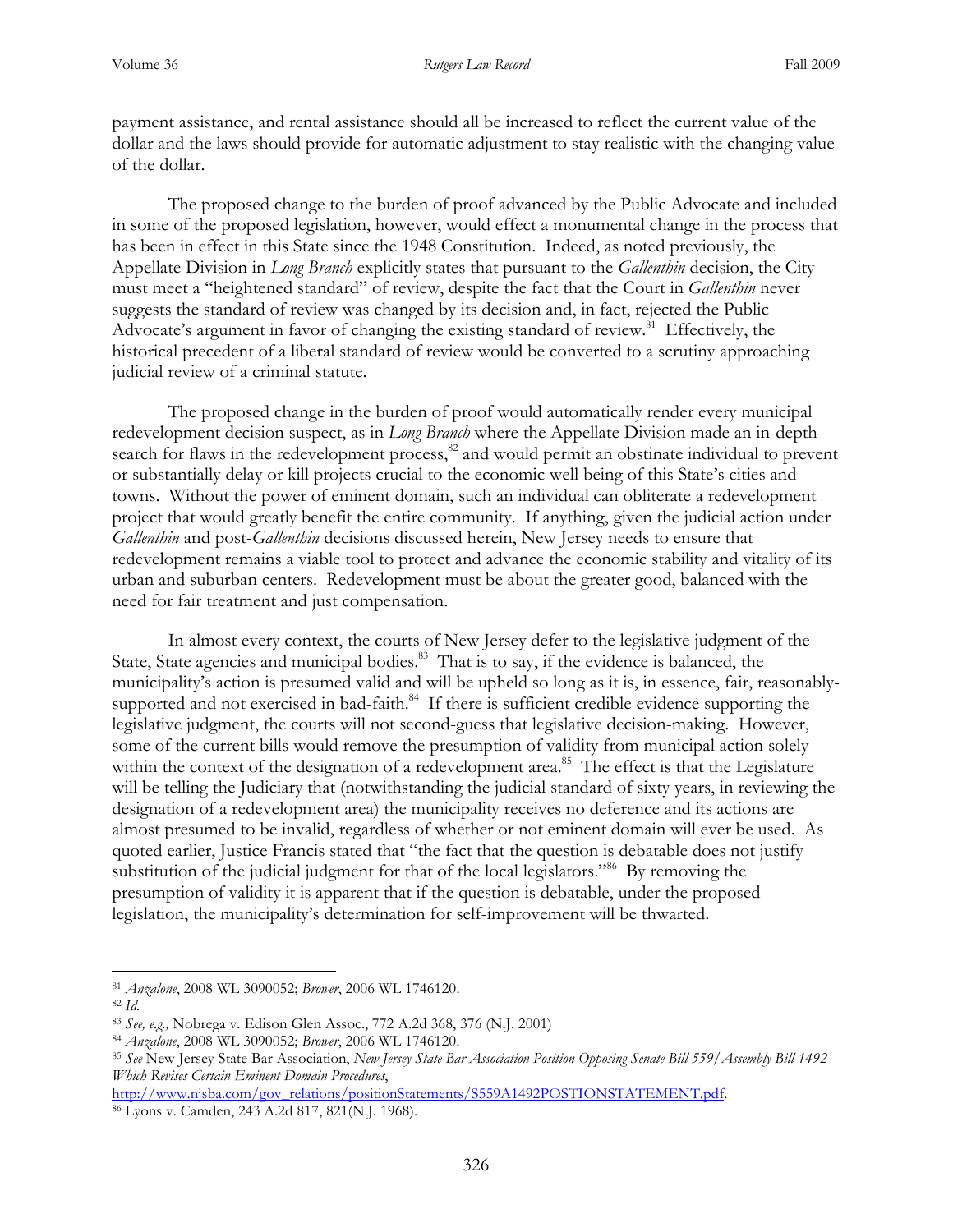Furthermore, the power of eminent domain is needed in other contexts such as where recalcitrant slumlords or commercial property owners are sitting on brownfields or underutilized properties that are hurting a community. Other successes should also be recognized where blighted areas or brownfields were turned from wastelands to smart growth urban developments, such as Perth Amboy, South Bound Brook, Millville, Trenton, Jersey City, Atlantic City, Newark and the gold coast of Hudson County, among others. Ironically, the Star Ledger, whose recent articles and editorial policy has consistently opposed eminent domain to further redevelopment, was built on a redevelopment site in the 1970s which likely was acquired by eminent domain to assemble the site. The Society Hill site in Newark was also a redevelopment project, which required the taking of some properties.

As discussed above, many in the development and local government community feel that the trial courts and Appellate Division are over-reading the *Gallenthin* decision and improperly taking its clarification of redevelopment and eminent domain as a critique calling for strict and suspicious scrutiny of all redevelopment activities. Private property advocates, on the other hand, are no doubt pleased with the reaction of the trial and appellate courts and support their reading of *Gallenthin.* However one may philosophically view *Gallenthin* and subsequent decisions and the impact upon the current state of redevelopment, the practical consequences of these decisions and their chilling effect upon redevelopment are undeniable. The post-*Gallenthin* decisions further raise the concern of potential vulnerability to previously established redevelopment areas, regardless of how far along a particular municipality may be in its redevelopment process or how much capital has been invested.<sup>87</sup>

In this rapidly and ever-changing climate of redevelopment, it is unclear what the future of redevelopment holds and there is little guidance from the State as to how municipalities should proceed with efforts at redevelopment. Indeed, the various State agencies and departments themselves appear to have conflicting agendas. For example, the Governor is looking for 100,000 new affordable housing units over the next ten years, with newly-proposed rules by the Council on Affordable Housing calling for substantially more than  $100,000$  affordable units<sup>88</sup>However, the Department of Environmental Protection continues to propose and amend rules to implement policies of preservation of natural resources and open space, making development and redevelopment increasingly difficult, costly, and time-consuming.

While construction of a substantial number of affordable homes and protecting natural resources are laudable goals, they cannot be realized without redevelopment. With the shrinking availability of land intensified by development restrictions, it appears that the future of development in New Jersey lies heavily in its potential for redevelopment. The increasing limitations and restrictions being placed upon land and the State's smart growth policies make it less likely that developers could (due to development restrictions) or would (due to economics) buy large tracts of vacant land (likely within farmland, wetlands, open space, or some other preservation area) to construct affordable housing. Rather, the opportunities for affordable housing and the realization of the State's and the DEP's goals of natural resource and open space preservation and conservation will depend upon redevelopment.

<sup>87</sup> *See Harrison Redevelopment Agency*, 398 A.2d 361.

<sup>88</sup> *Governor's Housing*, *supra* note 78.